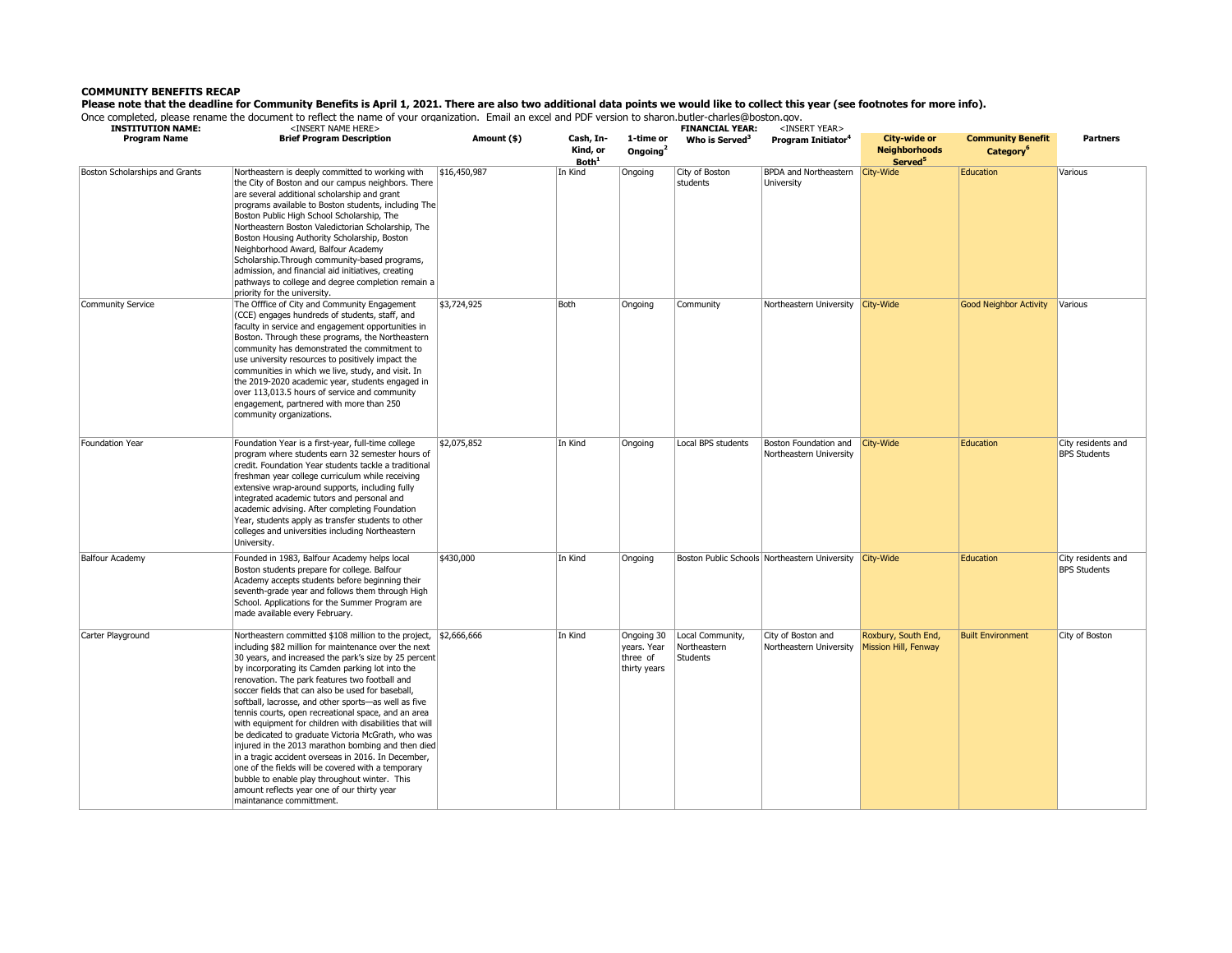| Northeastern Crosssing               | Northeastern Crossing is a department within City & \$433,800                                        |           | In Kind | Ongoing | Local Community,                         | <b>BPDA</b> and Northeastern                  | Roxbury, South End,  | <b>Cultural</b>               | City residents and     |
|--------------------------------------|------------------------------------------------------------------------------------------------------|-----------|---------|---------|------------------------------------------|-----------------------------------------------|----------------------|-------------------------------|------------------------|
|                                      | Community Affairs designed to connect area                                                           |           |         |         | Northeastern                             | University                                    | Mission Hill, Fenway |                               | Various organizations. |
|                                      | residents to University resources at no cost. Opened                                                 |           |         |         | <b>Students</b>                          |                                               |                      |                               |                        |
|                                      | in 2015, Northeastern Crossing's roles include being                                                 |           |         |         |                                          |                                               |                      |                               |                        |
|                                      | a starting point for area residents to access                                                        |           |         |         |                                          |                                               |                      |                               |                        |
|                                      |                                                                                                      |           |         |         |                                          |                                               |                      |                               |                        |
|                                      | professional and academic opportunities at                                                           |           |         |         |                                          |                                               |                      |                               |                        |
|                                      | Northeastern University; serving as a venue where                                                    |           |         |         |                                          |                                               |                      |                               |                        |
|                                      | residents produce their own programming and foster                                                   |           |         |         |                                          |                                               |                      |                               |                        |
|                                      | new personal and professional networks; and                                                          |           |         |         |                                          |                                               |                      |                               |                        |
|                                      | surveying and inventorying the University's                                                          |           |         |         |                                          |                                               |                      |                               |                        |
|                                      | community engagement initiatives                                                                     |           |         |         |                                          |                                               |                      |                               |                        |
| Donations/space coverage costs from  | Our relationships are made possible through our                                                      | \$100,000 | Both    | Ongoing | Residents of Boston,                     | Northeastern University                       | City-Wide            | <b>Good Neighbor Activity</b> | City of Boston, Boston |
| Office of City and Community         | work from so many varied partners. In this section,                                                  |           |         |         | local non profits, city                  |                                               |                      |                               | Public Schools, Parks  |
| Engagement                           | we have highlighted the groups and offices that                                                      |           |         |         | agencies                                 |                                               |                      |                               | and Recreation         |
|                                      | make the work we do together on a daily basis                                                        |           |         |         |                                          |                                               |                      |                               |                        |
|                                      | meaningful, impactful and enjoyable. Whether it is                                                   |           |         |         |                                          |                                               |                      |                               |                        |
|                                      | an office or a group of students right here at                                                       |           |         |         |                                          |                                               |                      |                               |                        |
|                                      | Northeastern or our local friends and neighbors, it                                                  |           |         |         |                                          |                                               |                      |                               |                        |
|                                      | takes everyone's collective efforts to make sure that                                                |           |         |         |                                          |                                               |                      |                               |                        |
|                                      | we are reaching our goals and staying true to the                                                    |           |         |         |                                          |                                               |                      |                               |                        |
|                                      | neighborhood mission of Northeastern University                                                      |           |         |         |                                          |                                               |                      |                               |                        |
| 311 Co-ops                           | Salary for coop students assigned to work in the                                                     | \$258,000 | Cash    | Ongoing | Residents of Boston                      | City of Boston and                            | City-Wide            | Employment                    | City of Boston         |
|                                      | Boston 311 office.                                                                                   |           |         |         |                                          | Northeastern University                       |                      |                               |                        |
| Moakley Schloarships                 | Tuition scholarships to city employees through the                                                   | \$204,099 | In Kind | Ongoing | Local community, city city of Boston and |                                               | City-Wide            | Education                     | City of Boston         |
|                                      | Moakley program.                                                                                     |           |         |         |                                          | of boston employees   Northeastern University |                      |                               |                        |
| Youth Development Initiative Program | Founded in 2006, the YDIP Mission is to prepare                                                      | \$146,000 | In Kind | Ongoing | Local City of Boston                     | Northeastern University                       | <b>City-Wide</b>     | Education                     | <b>Boston Public</b>   |
|                                      | students for college by: introducing them to the                                                     |           |         |         | Students                                 |                                               |                      |                               | Schools, BHA           |
|                                      | college and campus environment early on in their                                                     |           |         |         |                                          |                                               |                      |                               |                        |
|                                      | educational career, designing and implementing                                                       |           |         |         |                                          |                                               |                      |                               |                        |
|                                      | educational programming that will provide them with                                                  |           |         |         |                                          |                                               |                      |                               |                        |
|                                      | resources to supplement their current classes and to                                                 |           |         |         |                                          |                                               |                      |                               |                        |
|                                      | fill in educational gaps, and supporting social and                                                  |           |         |         |                                          |                                               |                      |                               |                        |
|                                      | cultural changes as they arise in their communities.                                                 |           |         |         |                                          |                                               |                      |                               |                        |
|                                      | YDIP serves over 20 youth currently from                                                             |           |         |         |                                          |                                               |                      |                               |                        |
|                                      | neighborhoods all through the city of Boston. YDIP                                                   |           |         |         |                                          |                                               |                      |                               |                        |
|                                      | covers the costs of multiple areas associated with                                                   |           |         |         |                                          |                                               |                      |                               |                        |
|                                      | creating a well-rounded holistic program to support                                                  |           |         |         |                                          |                                               |                      |                               |                        |
|                                      | the social, emotional, academic and professional                                                     |           |         |         |                                          |                                               |                      |                               |                        |
|                                      | development of youth who work with the program.                                                      |           |         |         |                                          |                                               |                      |                               |                        |
|                                      |                                                                                                      |           |         |         |                                          |                                               |                      |                               |                        |
|                                      | Edward M. Kenndedy School for Health Rental amount is less than half of market rate due to \$122,300 |           | In Kind | Ongoing | Boston Public Schools City of Boston and |                                               | Fenway/Roxbury       | <b>Built Environment</b>      | <b>BPS</b>             |
| Careers rent/lease price             | partnership with the university. Also included is                                                    |           |         |         |                                          | Northeastern University                       |                      |                               |                        |
|                                      | support for security camera upgrades.                                                                |           |         |         |                                          |                                               |                      |                               |                        |
| Covid 19 Assistance to the City of   | In April, Northeastern opened its West Village                                                       | \$182,300 | In Kind |         | City of Boston                           | City of Boston and                            | City-Wide            | <b>Good Neighbor Activity</b> | Various                |
| Boston.                              | residence hall on the Boston campus to police and                                                    |           |         |         |                                          | Northeastern University                       |                      |                               |                        |
|                                      | emergency medical service providers to help address                                                  |           |         |         |                                          |                                               |                      |                               |                        |
|                                      | the increased need for safe places to stay for first                                                 |           |         |         |                                          |                                               |                      |                               |                        |
|                                      | responders on the front lines of the COVID-19                                                        |           |         |         |                                          |                                               |                      |                               |                        |
|                                      | pandemic. During the early months of the pandemic,                                                   |           |         |         |                                          |                                               |                      |                               |                        |
|                                      | Northeastern provided 135 rooms containing beds,                                                     |           |         |         |                                          |                                               |                      |                               |                        |
|                                      | private bathrooms, and kitchenettes for first                                                        |           |         |         |                                          |                                               |                      |                               |                        |
|                                      |                                                                                                      |           |         |         |                                          |                                               |                      |                               |                        |
|                                      | responders living with someone who might be at                                                       |           |         |         |                                          |                                               |                      |                               |                        |
|                                      | higher risk for severe illness from COVID-19.                                                        |           |         |         |                                          |                                               |                      |                               |                        |
|                                      | During the pandemic, the U.S. experienced serious                                                    |           |         |         |                                          |                                               |                      |                               |                        |
|                                      | declines in blood donations, leaving the nation's                                                    |           |         |         |                                          |                                               |                      |                               |                        |
|                                      | blood supply at critically low levels. One reason was                                                |           |         |         |                                          |                                               |                      |                               |                        |
|                                      | that many places where the American Red Cross                                                        |           |         |         |                                          |                                               |                      |                               |                        |
|                                      | usually held blood drives were closed because of the                                                 |           |         |         |                                          |                                               |                      |                               |                        |
|                                      | pandemic. To meet this urgent need, Northeastern                                                     |           |         |         |                                          |                                               |                      |                               |                        |
|                                      | hosted three blood drives in collaboration with the                                                  |           |         |         |                                          |                                               |                      |                               |                        |
|                                      | Red Cross at Matthews Arena. Northeastern also                                                       |           |         |         |                                          |                                               |                      |                               |                        |
|                                      | partnered with the City of Boston to convert                                                         |           |         |         |                                          |                                               |                      |                               |                        |
|                                      | Matthews Arena into a polling place for the                                                          |           |         |         |                                          |                                               |                      |                               |                        |
|                                      | community to vote for both elections in 2020.                                                        |           |         |         |                                          |                                               |                      |                               |                        |
|                                      | Matthews Arena was used for three days to                                                            |           |         |         |                                          |                                               |                      |                               |                        |
|                                      | unloaded and open, and disinfect art and school                                                      |           |         |         |                                          |                                               |                      |                               |                        |
|                                      | supplies sent to the city of Boston from Edvestors.                                                  |           |         |         |                                          |                                               |                      |                               |                        |
|                                      |                                                                                                      |           |         |         |                                          |                                               |                      |                               |                        |